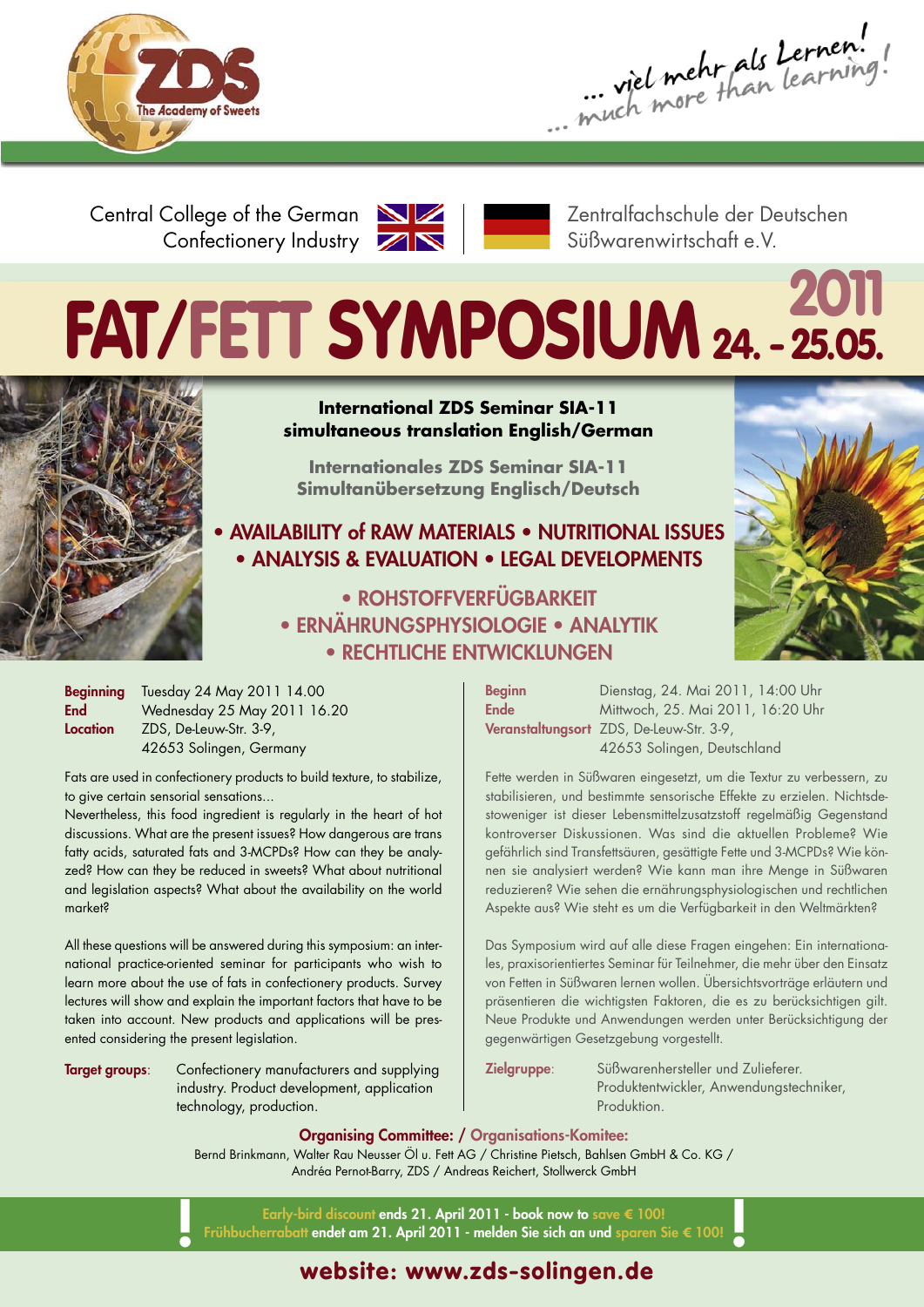# **Programme Fat Symposium**

# **Tuesday 24 May 2011 / Dienstag, den 24. Mai 2011**

#### **CHAIRPERSONS / MODERATOREN:**

|       | Andreas Reichert, Stollwerck GmbH<br>Bernd Brinkmann, Walter Rau Neusser Öl u. Fett AG                                                                                                                                                                                       |  |
|-------|------------------------------------------------------------------------------------------------------------------------------------------------------------------------------------------------------------------------------------------------------------------------------|--|
| 14:00 | Welcome / Begrüßung<br>ZDS Management / Geschäftsleitung ZDS                                                                                                                                                                                                                 |  |
| 14:05 | Goals of the Conference / Ziel des Symposiums                                                                                                                                                                                                                                |  |
| 14:10 | Situation in the World Commodity Markets /<br>Lage an den weltweiten Rohstoffmärkten<br>Dietrich Holler, Agrarzeitung                                                                                                                                                        |  |
| 14:40 | Discussion / Diskussion                                                                                                                                                                                                                                                      |  |
| 14:50 | Fats in Sweets: a Short Introduction /<br>Fette in Süßwaren: kurze Einführung<br>Dipl.-Ing. Andréa Pernot-Barry, ZDS                                                                                                                                                         |  |
| 15:10 | Discussion / Diskussion                                                                                                                                                                                                                                                      |  |
| 15:20 | <b>DEEP-FRYING ISSUES / PROBLEMATIK SIEDEGEBÄCK</b><br>Changes in the Composition of Frying Fats after Deep-Frying Pastry /<br>Veränderungen in der Zusammensetzung von Frittierfetten durch das Frittieren von Siedegebäcken<br>Günter Martin Unbehend, Max Rubner Institut |  |
| 15:50 | Discussion / Diskussion                                                                                                                                                                                                                                                      |  |
| 16:00 | Coffee Break + Demo (Frying of quark pastry and<br>evaluation of the fat quality) /<br>Kaffeepause + Demo (Frittieren von Quark-Bällchen<br>und Fettqualitätsmessung)                                                                                                        |  |
| 16:45 | Measuring the Fat Quality for Deep-Frying Pastry<br>by Determining the Total Polar Materials /<br>Fettqualitätsmessung für Siedegebäck mittels<br>Bestimmung der Totalen Polaren Materialien<br>Stephanie Knill, TESTO AG                                                    |  |
| 17:15 | Discussion / Diskussion                                                                                                                                                                                                                                                      |  |
| 17:25 | The Food Industry from the Interested Perspective<br>of the Media, Retail and Consumer /<br>Lebensmittelindustrie im Spannungsfeld zwischen<br>Medien, Politik, Handel und Verbraucher<br>Prof. Dr. Matthias Horst, Bund für Lebensmittelrecht<br>und Lebensmittelkunde e.V. |  |
| 17:55 | Discussion / Diskussion                                                                                                                                                                                                                                                      |  |

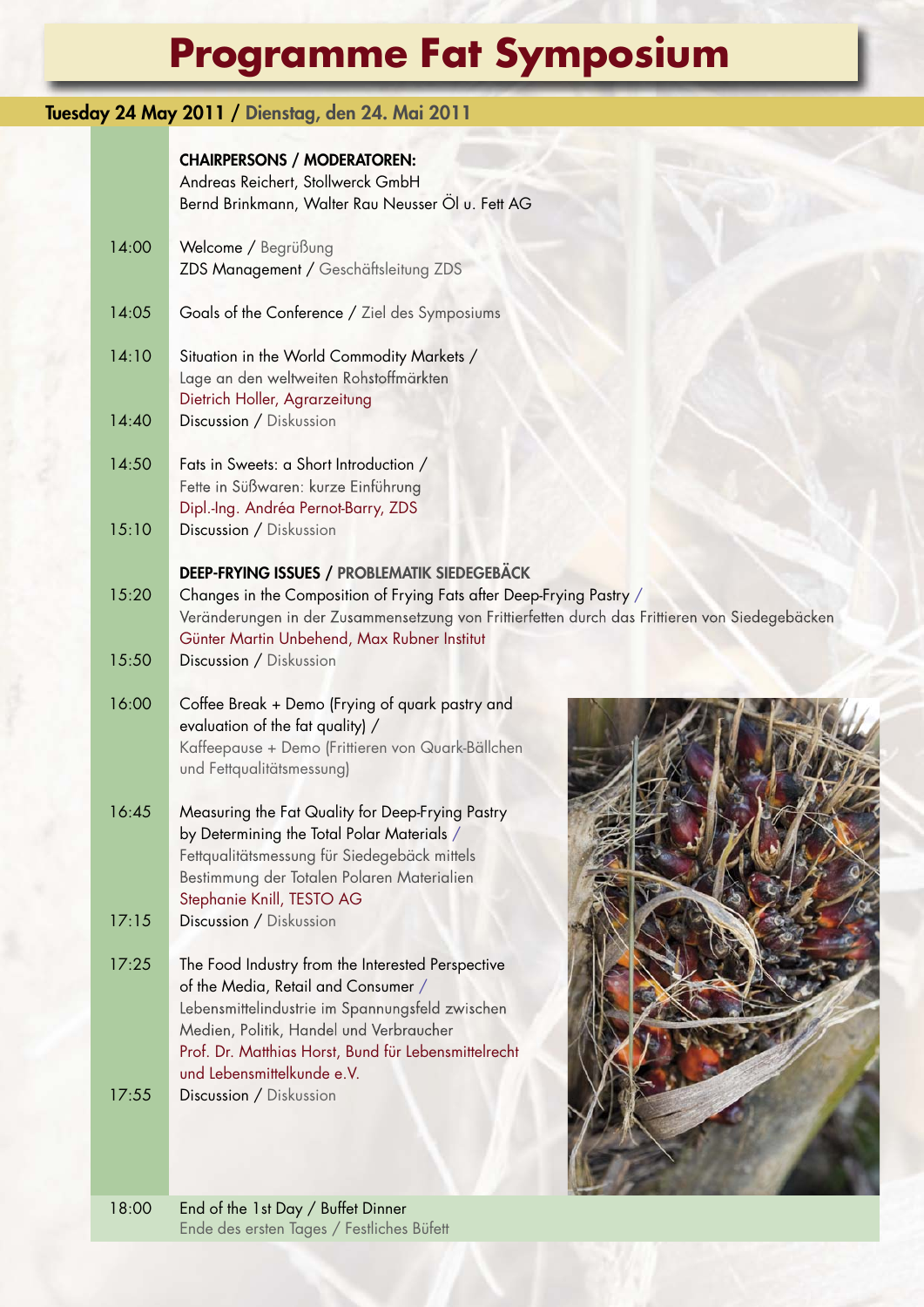# **Programm Fett Symposium**

### **Wednesday 25 May 2011 / Mittwoch, den 25. Mai 2011**

| 09:00 | <b>TRANS FATTY ACIDS / TRANS-FETTE</b><br>Trans Fatty Acids - Legal Status / Transfettsäuren - Legaler Status<br>Cornelia Göckert, Bundesministerium für Ernährung,                 |  |
|-------|-------------------------------------------------------------------------------------------------------------------------------------------------------------------------------------|--|
|       | Landwirtschaft und Verbraucherschutz (BMELV)                                                                                                                                        |  |
| 09:30 | Discussion / Diskussion                                                                                                                                                             |  |
| 09:35 | Analytics - How are they generated? / Analytik - Wie entstehen sie?<br>Dr. Ludger Brühl, Max Rubner Institut                                                                        |  |
| 10:05 | Discussion / Diskussion                                                                                                                                                             |  |
| 10:10 | Trans Fatty Acid Intake - Update /<br>Transfettsäuren Aufnahme - aktueller Status<br>Dr. Angela Kohl, Bund für Lebensmittelrecht & Lebensmittelkunde e. V                           |  |
| 10:40 | Discussion / Diskussion                                                                                                                                                             |  |
| 10:45 | Coffee Break / Kaffeepause                                                                                                                                                          |  |
| 11:15 | Progress Report McDonalds / Erfahrungsbericht McDonalds<br>Dell Thornley, McDonalds Europe                                                                                          |  |
| 11:45 | Discussion / Diskussion                                                                                                                                                             |  |
|       | <b>SATURATED FATTY ACIDS / GESÄTTIGTE FETTSÄUREN</b>                                                                                                                                |  |
| 11:50 | Reduction of Saturated Fatty Acids in Baked Goods / Reduzierung der gesättigte Fettsäuren in Backwaren<br>Johanna Bruce, ADM Research GmbH                                          |  |
| 12:20 | Discussion / Diskussion                                                                                                                                                             |  |
| 12:25 | New developments in the area of fillings and compounds /<br>Neue Entwicklungen bei Füllungen und Compounds                                                                          |  |
|       | Bernard Cleenewerck, Fuji Oil Europe                                                                                                                                                |  |
| 12:55 | Discussion / Diskussion                                                                                                                                                             |  |
| 13:00 | Lunch / Mittagessen                                                                                                                                                                 |  |
|       | 3-MCPDs / 3-MCPDs                                                                                                                                                                   |  |
| 14:00 | Generation - Reduction / Entstehung - Reduzierung<br>Dr. Martin Grote, Cargill GmbH                                                                                                 |  |
| 14:30 | Discussion / Diskussion                                                                                                                                                             |  |
| 14:35 | Current Status of Research on 3-MCPD and Glycidyl Fatty Acid Esters /<br>Aktueller Stand der Forschung zu 3-MCPD und Glycidyl-Fettsäureestern                                       |  |
| 15:05 | Gerhard Brankatschk, Verband der ölsaatenverarbeitenden Industrie in Deutschland e.V.<br>Discussion / Diskussion                                                                    |  |
|       |                                                                                                                                                                                     |  |
|       | <b>CONSUMER TRENDS / VERBRAUCHER-TRENDS</b>                                                                                                                                         |  |
| 15:10 | Sustainability / Nachhaltigkeit                                                                                                                                                     |  |
|       | Bernd Brinkmann, Walter Rau Neusser Öl und Fett AG                                                                                                                                  |  |
| 15:40 | Discussion / Diskussion                                                                                                                                                             |  |
| 15:45 | The Importance of Oils and Fats for a Healthy Life /<br>Die Bedeutung von Ölen und Fetten für ein gesundes Leben<br>Prof. Dr. med. Werner O. Richter, Institut für Fettstoffwechsel |  |
|       | und Hämorheologie                                                                                                                                                                   |  |
| 16:15 | Discussion / Diskussion                                                                                                                                                             |  |
| 16:20 | Summary and Conclusions - End of Conference /<br>Zusammenfassung und Schlussfolgerungen - Ende des Symposiums                                                                       |  |

- subject to change - Änderungen vorbehalten -